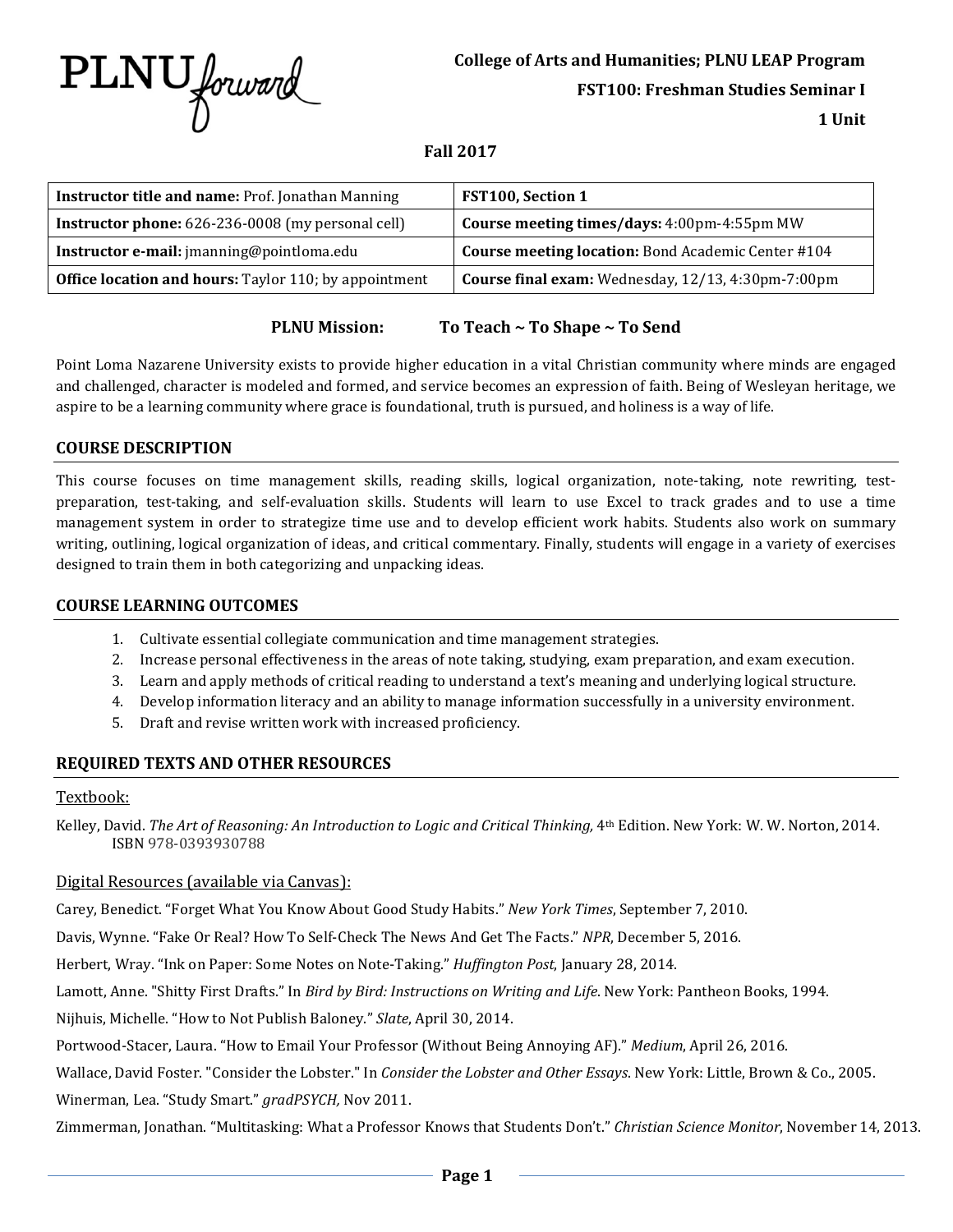## **ASSESSMENT AND GRADING**

#### **Assignment Distribution by Points and Percentage:**

|                                                                                 |            | (13%)     |
|---------------------------------------------------------------------------------|------------|-----------|
| Class attendance<br>$(25$ points)                                               |            |           |
| Tutorial attendance<br>$(20 \text{ points})$<br>$\bullet$                       |            |           |
| $(20 \text{ points})$<br>Advising attendance<br>$\bullet$                       |            |           |
| OSV attendance<br>$(10 \text{ points})$<br>$\bullet$                            |            |           |
| $(25$ points)<br>Class participation<br>$\bullet$                               |            |           |
|                                                                                 |            | (17%)     |
|                                                                                 |            | (13%)     |
| <b>University Communication Assignments</b><br>(30 points)<br>$\bullet$         |            |           |
| Calendar Assignment<br>$(10 \text{ points})$<br>$\bullet$                       |            |           |
| <b>Grade Tracking Assignment</b><br>$(10 \text{ points})$<br>$\bullet$          |            |           |
| Nonsense Multiple Choice Assignment<br>$(15$ points)<br>$\bullet$               |            |           |
| Quotation, Paraphrase, Summary Assignment<br>$(10 \text{ points})$<br>$\bullet$ |            |           |
| Spring 2018 Semester Schedule Assignment<br>$(10 \text{ points})$<br>$\bullet$  |            |           |
| Note-Taking Assignment<br>$(15$ points)<br>$\bullet$                            |            |           |
|                                                                                 |            | (13%)     |
| Literacy history paper<br>$(30 \text{ points})$                                 |            |           |
| Wallace paper draft<br>$(20 \text{ points})$<br>$\bullet$                       |            |           |
| Wallace paper final<br>$(50$ points)                                            |            |           |
|                                                                                 | 75 points  | $(10\%)$  |
|                                                                                 | 100 points | (13%)     |
|                                                                                 | 150 points | (20%)     |
|                                                                                 |            | $(100\%)$ |

#### **Grading Scale:**

|                                                                             | $89\% - 87\% = B + 79\% - 77\% = C + 69\% - 67\% = D +$ |  |  |                                                                                           |
|-----------------------------------------------------------------------------|---------------------------------------------------------|--|--|-------------------------------------------------------------------------------------------|
|                                                                             |                                                         |  |  | $100\% - 93\% = A$ $86\% - 83\% = B$ $76\% - 73\% = C$ $66\% - 63\% = D$ $59\% - 0\% = F$ |
| $92\% - 90\% = A - 82\% - 80\% = B - 72\% - 70\% = C - 62\% - 60\% = D - 1$ |                                                         |  |  |                                                                                           |

#### **Assignment Details:**

Attendance and Participation (worth 100 points total):

**Class Attendance (25 points)**: From the PLNU Attendance Policy: "Regular and punctual attendance at all classes is considered essential to optimum academic achievement." (See Academic Policies in the academic catalog.)

| Lateness              | 2 tardies will count as one unexcused absence. Please arrive to class on time.                                                                                                                                                                                                             |
|-----------------------|--------------------------------------------------------------------------------------------------------------------------------------------------------------------------------------------------------------------------------------------------------------------------------------------|
| Unexcused<br>Absences | Unexcused absence #1-2: 5% of sessions missed. Does not count against attendance grade.<br>Unexcused absence #3-5: 13% of sessions missed. Attendance grade reduced by 9 per day.<br>More than 20% of sessions missed for any reason: Student may be de-enrolled from the course.          |
| Excused<br>Absences   | No grade reduction. Requires a note or other documentation from a doctor or<br>professor/coach (for sickness or official PLNU scheduled event). Notes from the PLNU<br>Wellness Center are accepted, and if you are sick enough to miss class, you are strongly<br>encouraged to go there. |
| Perfect<br>Attendance | Students with zero tardies and zero unexcused absences at the end of the semester will earn<br>1% of extra credit toward the final course grade.                                                                                                                                           |

**Tutorial Attendance (20 points)**: Students will meet regularly in group study sessions where peer tutors and professionals will be available as resources. Attendance at these sessions will be taken by tutors, and the unexcused absence policy outlined above will also apply to FST199.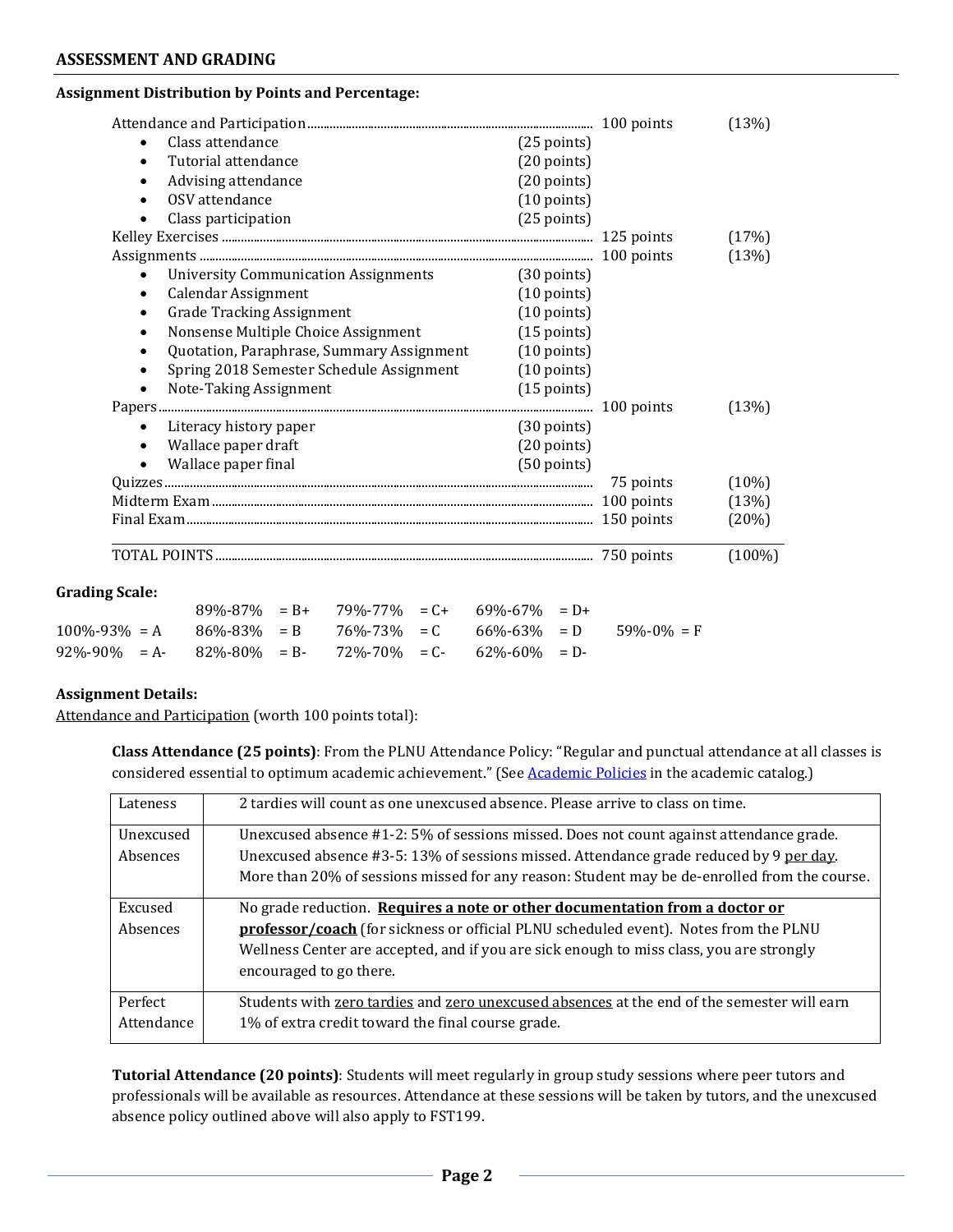**Advising Attendance (20 points)**: Each student will be assigned an academic advisor, and will be responsible to meet with that adviser several times over the course of the semester. Advising sessions promote student success, and attendance at these sessions will be covered under the following policy:

Attended all sessions: full credit. Missing sessions: grade reduced by 7 points per session.

**OSV Attendance (10 points)**: Each student will visit PLNU's Office of Strengths and Vocation a minimum of once during the semester for a meeting with a strengths coach.

**Class Participation (25 points):** Class participation means simply participating verbally in question/answer and discussion during the class period, engaging in assigned tasks, maintaining focus, and avoiding distraction. Participation encompasses being prepared to discuss assigned reading, sharing insights, responding to other students, asking relevant questions, attempting to answer relevant questions, and discussing the issues brought up in class. You should come prepared to contribute something to discussion on a daily basis.

Q: What will earn me the maximum participation grade?

A: Speaking up in class (productively), asking questions, not being distracting to others, staying off screen devices

Q: What will reduce my participation grade?

A: Remaining quiet in class all semester, never asking questions, distracting others, using screen devices

Kelley Exercises from *The Art of Reasoning* Textbook (worth 125 points total):

Throughout the semester, reading from *The Art of Reasoning* will be paired with textbook exercises. Exercises are due in Canvas by 11:55pm on the due date.

Various Class Assignments (worth 100 points total; points per assignment vary):

Throughout the semester, students will engage in a variety of different tasks related to university life, learning tools, note-taking, studying, exams, etc. Specific assignments will be given and discussed in class as the semester progresses.

Papers (worth 100 points total; points per assignment vary):

Given that writing is a cornerstone skill in the university setting and beyond, the class will include various writing assignments throughout the semester, including two formal papers. Specific assignments will be given and discussed in class as the semester progresses.

Quizzes (worth 75 points total; points per quiz vary):

In order to hold students accountable for assigned reading, a combination of announced and unannounced quizzes will be given. Four vocabulary quizzes are scheduled throughout the semester and may be found on the course calendar. In addition, on any day where (non-Kelley) reading has been assigned, a brief quiz consisting of a few shortanswer questions over the assigned reading may be given without warning.

Midterm & Final Exams (worth 250 points total):

The course exams will be closed-book and comprehensive. There will be a review before each exam.

Extra Credit:

- 1. Complete and return your Student Information Sheet (see the back of the syllabus) for 3 points.
- 2. Maintain perfect class attendance (defined as zero tardies and zero unexcused absences) all semester long for a 1% grade boost at the end of the semester (e.g., a grade of 89% would boost to a 90%).
- 3. Exams will offer opportunities to earn a few extra points.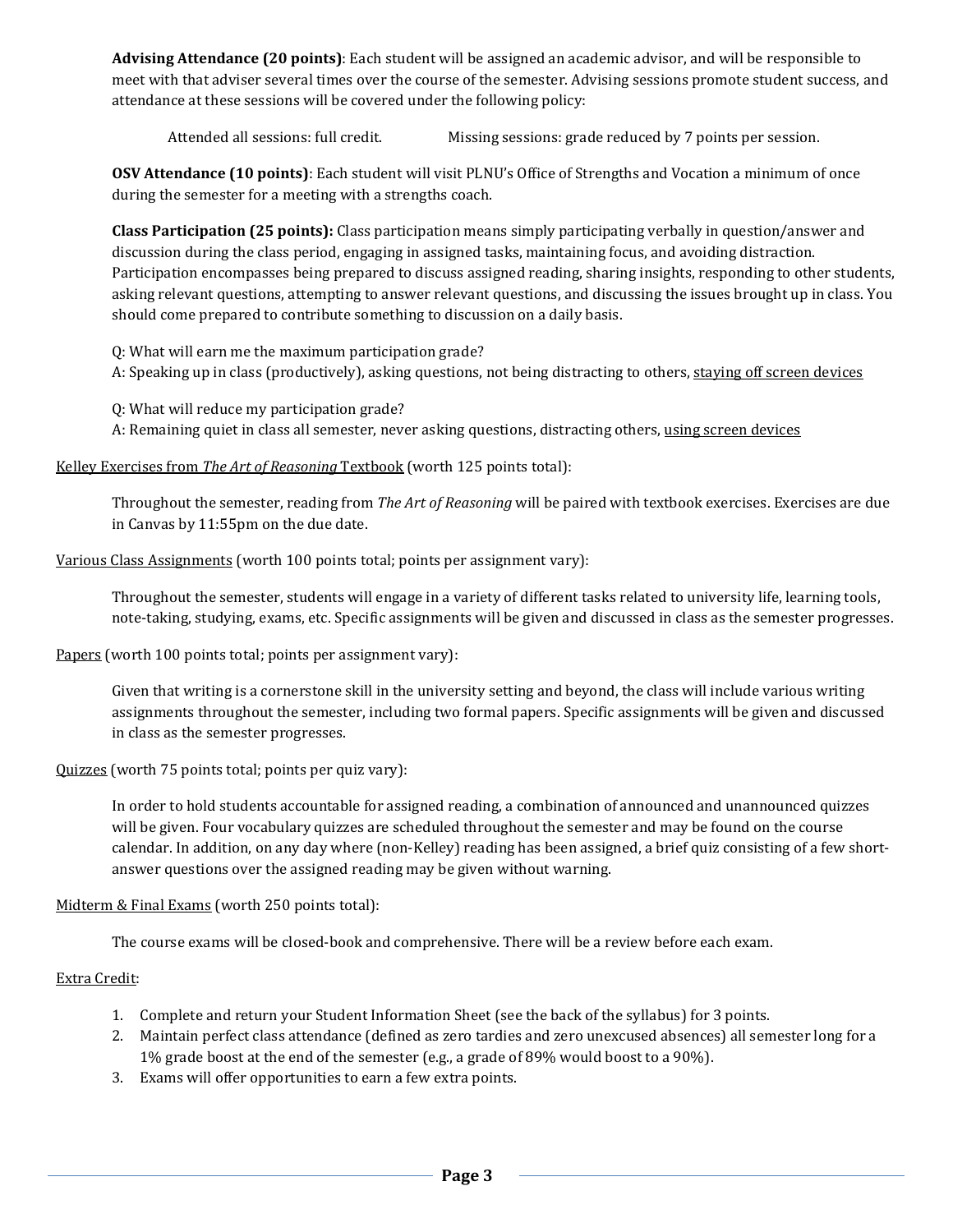# **USE OF TECHNOLOGY**

Students are encouraged to use technology, especially the Canvas site, for learning and communication *outside* of class. In fact, students should be checking their email daily to receive timely course-related communication. *In class, however, the professor has banned the use of electronic devices*, except by permission or in the case of specific need. (Please speak to me if you require a laptop for learning purposes and accommodations can be made.) For the sake of optimal student learning, and knowing the distractions available with just one click, you may not use laptops, tablets, smartphones, or any other screen-device during class.

## **INCLUSIVE LANGUAGE**

Point Loma Nazarene University approaches diversity from a biblical perspective, affirming that diversity is an expression of God's image, love, and boundless creativity. Recognizing that people have often used the English language in ways that imply the exclusion or inferiority of women and other marginalized groups, I strongly urge you to avoid sexist and racist language in your public discourse, in classroom discussions, and in your writings.

For further help on this topic, please visit the following websites: https://owl.english.purdue.edu/owl/resource/608/05/ www.whwomenclergy.org/booklets/inclusive\_language.php

### **INCOMPLETES AND LATE ASSIGNMENTS**

Assignments are to be submitted/turned in by the beginning of the class session when they are due. The instructor reserves the right to refuse late work, or to accept late work with a grade reduction. You are strongly encouraged to contact your professor if you foresee a problem in completing work on time.

### **ACADEMIC HONESTY**

Students should demonstrate academic honesty by doing original work and by giving appropriate credit to the ideas of others. As explained in the university catalog, academic dishonesty is the act of presenting information, ideas, and/or concepts as one's own when in reality they are the results of another person's creativity and effort. Violations of university academic honesty include cheating, plagiarism, falsification, aiding the academic dishonesty of others, or malicious misuse of university resources. A faculty member who believes a situation involving academic dishonesty has been detected may assign a failing grade for a) that particular assignment or examination, and/or b) the course following the procedure in the university catalog. Students may appeal also using the procedure in the university catalog. See Academic Policies for further information.

# **ACADEMIC ACCOMMODATIONS**

If you have a diagnosed disability, please contact PLNU's Disability Resource Center (DRC) within the first two weeks of class to demonstrate need and to register for accommodation by phone at 619-849-2486 or by e-mail at DRC@pointloma.edu. See Disability Resource Center for additional information.

# **COPYRIGHT POLICY**

Point Loma Nazarene University, as a non-profit educational institution, is entitled by law to use materials protected by the US Copyright Act for classroom education. Any use of those materials outside the class may violate the law.

# **FINAL EXAMINATION POLICY**

Successful completion of this class requires taking the final examination **on its scheduled day**. The final examination schedule is posted on the Class Schedules site. No requests for early examinations or alternative days will be approved.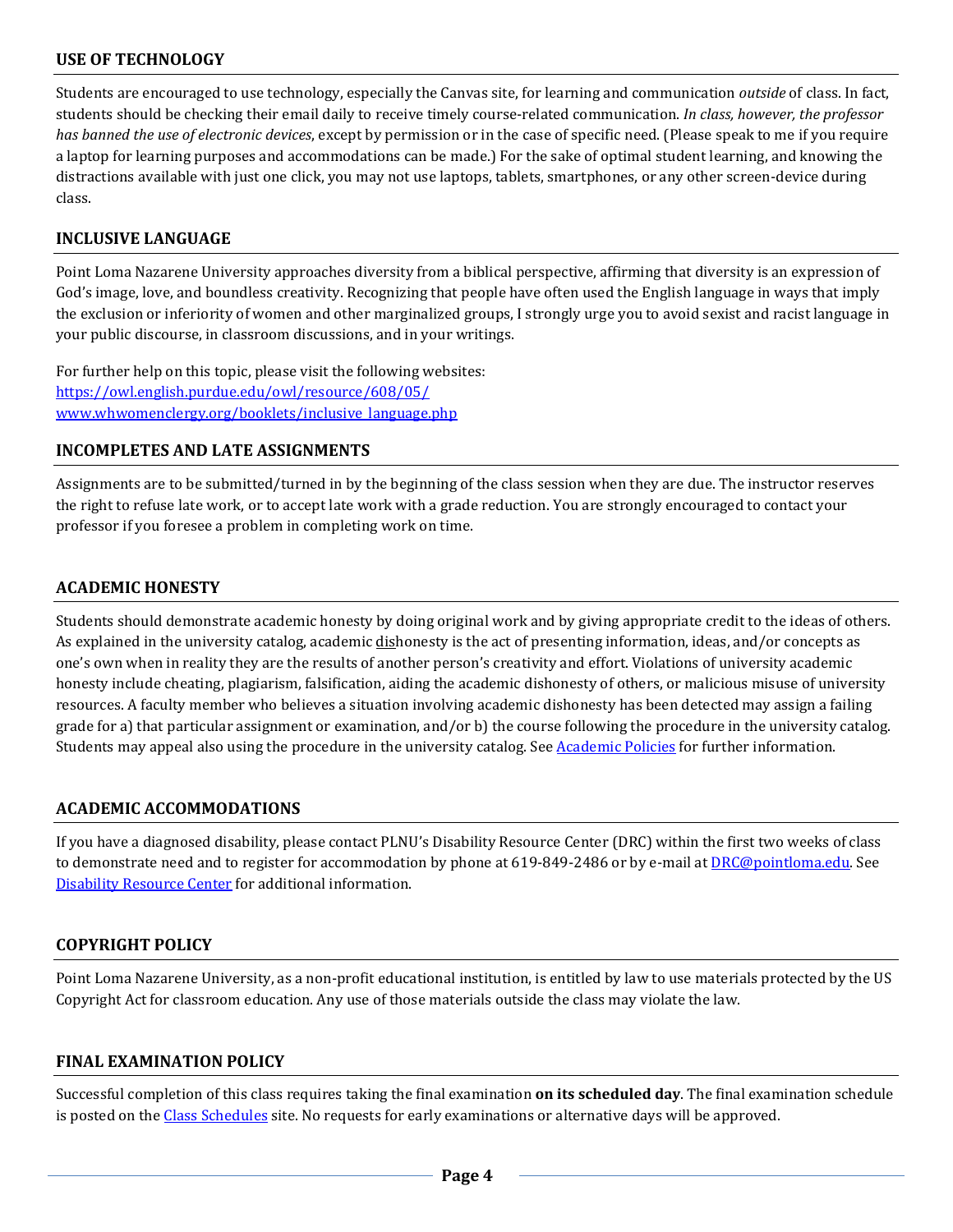# **COURSE SCHEDULE AND ASSIGNMENTS**

Course schedule, topics, evaluation, and assignments may be changed at the instructor's discretion.

|                                                           | <b>MONDAY</b>                                                                                                               | WEDNESDAY                                                                                                    | <b>FRIDAY</b>                                                                                                  |
|-----------------------------------------------------------|-----------------------------------------------------------------------------------------------------------------------------|--------------------------------------------------------------------------------------------------------------|----------------------------------------------------------------------------------------------------------------|
| WEEK01<br><b>University</b><br>Communication              | [TUESDAY] AUG 29<br>Syllabus & Orientation                                                                                  | <b>AUG 30</b><br>Read: Class Syllabus<br>Read: Portwood-Stacer, "How to<br>Email Your Professor"             | <b>SEP 01</b><br>Read: Kelley 1-13 (Int.-1.1)<br>Read: Vocab Set #1<br><b>DUE: University Communication #1</b> |
| <b>WEEK02</b><br><b>Time</b><br>Management                | <b>SEP 04</b><br>NO CLASS: LABOR DAY<br>DUE: University Communication #2                                                    | <b>SEP 06</b><br>Read: Zimmerman, "Multitasking"                                                             | <b>SEP 08</b><br>Read: Vocab Set #2<br>DUE: Kelley Ex. 1.1                                                     |
| <b>WEEK03</b><br>Time<br>Management                       | <b>SEP 11</b><br><b>Meet in Bresee Lab</b><br><b>DUE: University Communication #3</b>                                       | <b>SEP 13</b>                                                                                                | <b>SEP 15</b><br>Read: Kelley 13-21 (1.2-1.3)<br>Read: Vocab Set #3                                            |
| WEEK 04<br>Grade<br>Management                            | <b>Meet in Bresee Lab</b><br><b>SEP 18</b><br>Vocab Quiz #1 (sets 1-3)<br><b>DUE: Calendar Assignment</b>                   | <b>SEP 20</b>                                                                                                | <b>SEP 22</b><br>Read: Vocab Set #4<br><b>DUE: Kelley Ex. 1.2, 1.3</b>                                         |
| <b>WEEK05</b><br>Exam Prep &<br><b>Study Methods</b>      | <b>SEP 25</b><br>Read: Carey, "Forget What You Know"<br>Read: Winerman, "Study Smart"<br><b>DUE: Excel Grade Tracking</b>   | <b>SEP 27</b>                                                                                                | <b>SEP 29</b><br>Read: Kelley 26-35 (2.1-2.2c)<br>Read: Vocab Set #5                                           |
| <b>WEEK06</b><br>Exam Taking<br><b>Strategies</b>         | <b>OCT 02</b>                                                                                                               | <b>OCT 04</b><br><b>DUE: Literacy History Paper</b>                                                          | <b>OCT 06</b><br>Read: Vocab Set #6<br>DUE: Kelley Ex. 2.2a, 2.2b, 2.2c                                        |
| <b>WEEK07</b><br>Exam Taking<br><b>Strategies</b>         | <b>OCT 09</b><br>Vocab Quiz #2 (sets 4-6)<br><b>DUE: Nonsense Multiple Choice</b>                                           | <b>OCT 11</b><br>Read: Kelley 36-41 (2.3)                                                                    | <b>OCT 13</b><br>Midterm Exam Review                                                                           |
| WEEK08<br>Midterm<br>Week                                 | <b>OCT 16</b><br>DUE: Kelley Ex. 2.3                                                                                        | <b>OCT 18</b><br>Midterm Exam<br><b>DUE: Midterm Exam Essay: My</b><br><b>Semester So Far</b>                |                                                                                                                |
| WEEK09<br>Information<br>Management<br>& Literacy         | <b>OCT 23</b><br>Read: Vocab Set #7                                                                                         | <b>OCT 25</b><br>Read: Davis, "Fake or Real"<br>Read: Nijhuis, "How to Not Publish<br>Baloney"               |                                                                                                                |
| <b>WEEK 10</b><br>Information<br>Management<br>& Literacy | <b>OCT 30</b><br>Read: Lamott, "Shitty First Drafts"<br>Read: Wallace, "Consider the Lobster"<br><b>DUE: QPS Assignment</b> | <b>Meet in Bresee Lab</b><br><b>NOV 01</b><br><b>DUE: Spring 2018 Semester</b><br><b>Schedule Assignment</b> | <b>NOV 03</b><br>Read: Kelley 47-57 (3.1-3.2b)<br>Read: Vocab Set #8                                           |
| <b>WEEK 11</b><br>Note-taking                             | <b>NOV 06</b><br>Read: Herbert, "Ink on Paper"<br>DUE: Kelley Ex. 3.1a, 3.1b, 3.2a, 3.2b                                    | Dr. Kris Koudelka<br><b>NOV 08</b>                                                                           |                                                                                                                |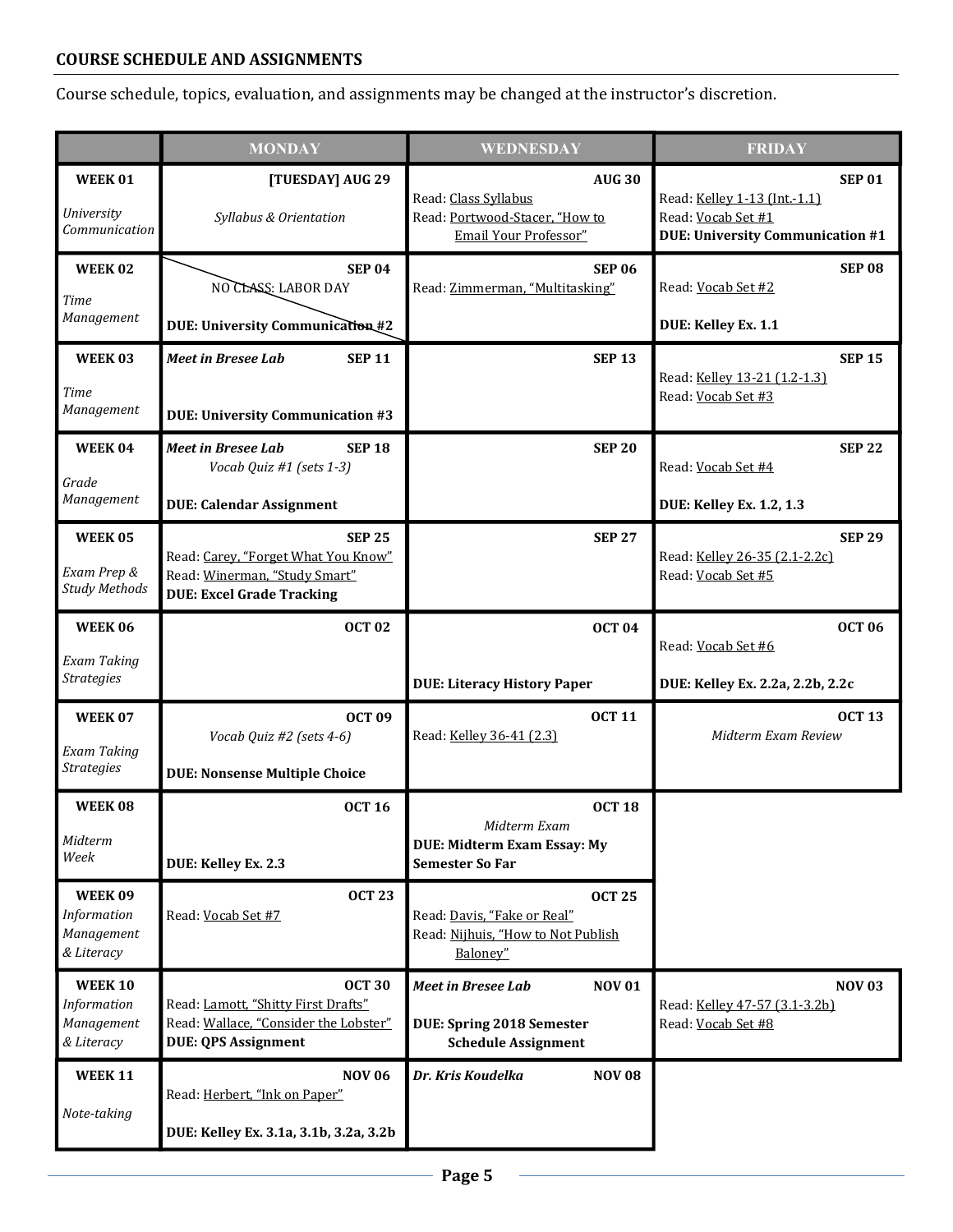| <b>WEEK 12</b><br>Note-taking | <b>NOV 13</b><br>Vocab Quiz #3 (sets 7-8)<br>Read: Kelley 57-62 (3.2c-d)<br><b>DUE: Note-Taking Assignment</b> | <b>NOV 15</b><br><b>DUE: Wallace Paper Draft</b><br>DUE: Kelley Ex. 3.2c, 3.2d |                          |
|-------------------------------|----------------------------------------------------------------------------------------------------------------|--------------------------------------------------------------------------------|--------------------------|
| <b>WEEK 13</b>                | <b>NOV 20</b>                                                                                                  | <b>NOV 22</b>                                                                  |                          |
| Logical<br>Fallacies          | Read: Kelley 103-116 (5.1-5.2)<br>Read: Vocab Set #9                                                           | THANKSGIVING BREAK NO CLASS                                                    |                          |
|                               |                                                                                                                |                                                                                |                          |
| <b>WEEK 14</b>                | <b>NOV 27</b>                                                                                                  | <b>NOV 29</b>                                                                  | <b>DEC 01</b>            |
| Logical                       |                                                                                                                | Read: Kelley 116-127 (5.3)                                                     | Read: Vocab Set #10      |
| Fallacies                     | <b>DUE: Kelley Ex. 5.1, 5.2</b>                                                                                |                                                                                | DUE: Kelley Ex. 5.3      |
| <b>WEEK 15</b>                | <b>DEC 04</b>                                                                                                  | <b>DEC 06</b>                                                                  | <b>DEC 08</b>            |
| Logical                       | Vocab Quiz #4 (sets 9-10)<br>Read: Kelley 127-134 (5.4)                                                        |                                                                                | <b>Final Exam Review</b> |

|                              | <b>FST100 Sec. 1</b>                                   |
|------------------------------|--------------------------------------------------------|
| <b>FINALS</b><br><b>WEEK</b> | Final Exam Day/Time: Wednesday, 12/13, 4:30pm-7:00pm   |
|                              | <b>DUE: Final Exam Essay: Logical Fallacy Argument</b> |